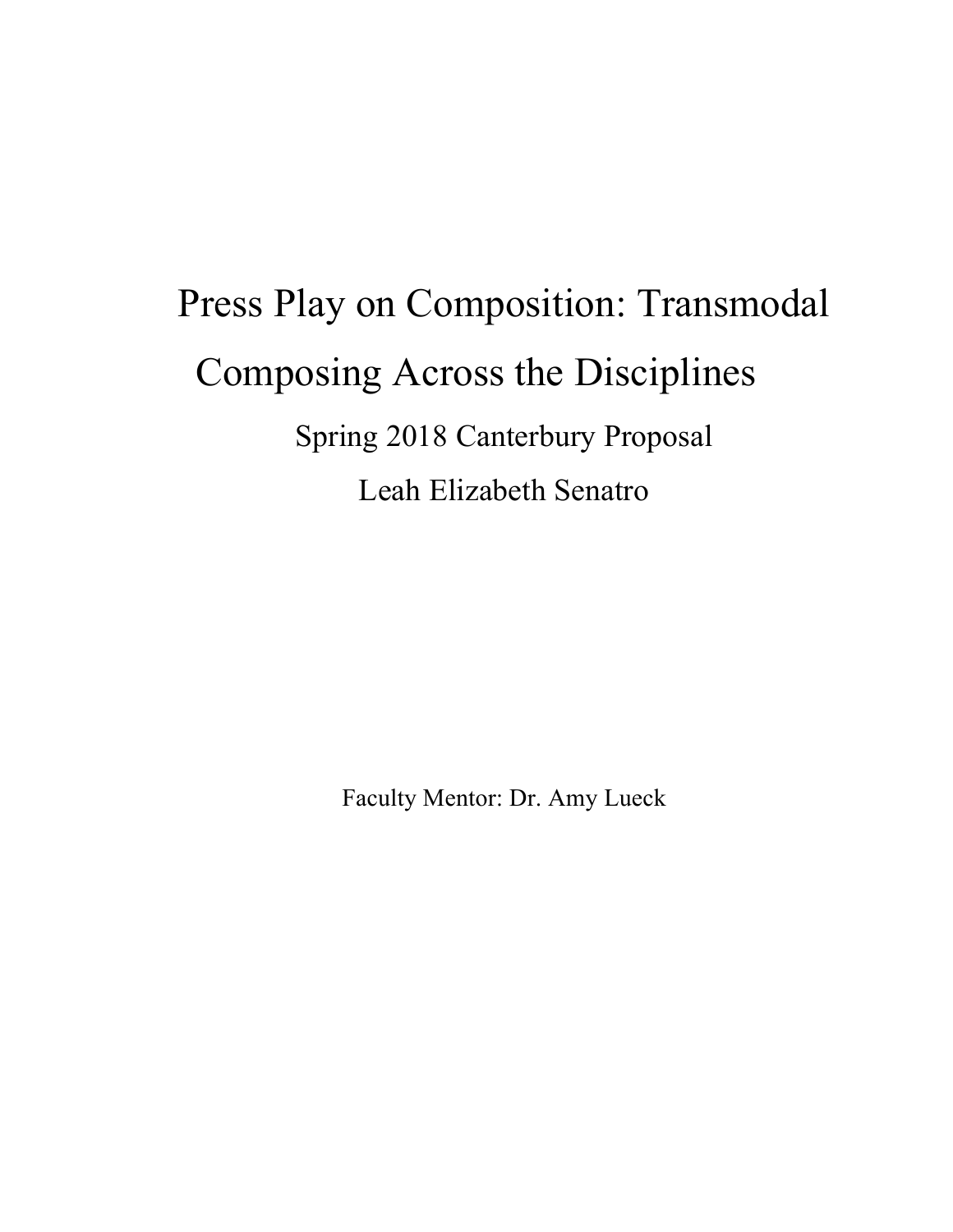This past year, I served as the Peer Educator for English 14 with Dr. Brown and English 16 with Dr. Lueck. Being a Peer Educator offers a unique perspective on both teaching and learning. I offered feedback on lesson planning and assignment structure for the course, but I was also enrolled and participated in class. While taking any class a second time invites a deeper understanding of the course material, working as a Peer Educator offers a special opportunity to engage with the material, and the students, on a level different from taking the course as a student or teaching as an instructor. Instead of turning papers in, I helped guide students through their own writing processes with assignments that I had done myself, which helped me to encourage their thinking as well as reflect on my own.

 Since I worked so closely with the professor and the students in these classes, I could see what worked; which discussion question, reading, or writing assignment engaged students the most. Both courses, though on very different topics, incorporated a multimedia element in a final ePortfolio where the students could revise, reflect, and add creative insights to their work from the quarter. The ePortfolio assignment involves using a type of composition not always used in classrooms. Using an online platform, students can reproduce their coursework with videos, memes, digital paintings, photos, Instagram accounts and anything on the Internet. Working on the ePortfolio assignment allowed students to redesign their work from the quarter using an interactive method of composition that they used every day, only outside the classroom.

 If I was ever lucky enough to see a "light bulb moment" when working with students as a Peer Educator, it was when they were working on their ePortfolios. One student showed the power of rhetoric with memes pulled from Redditt. Another created an essay fused with Anime comic strips and another created an interactive word bubble that required countless clicks to read the paper. While composing these projects, the students were completely engaged with the subject. Our meetings were full of brainstorming, technology test runs, and excitement about the project that drafting a literature review just didn't bring.

 This isn't to say that writing literature reviews isn't valuable, but we have so many new methods of composing that can be just as valuable. With the creation and widespread accessibility of the Internet as well as social media platforms, we are no longer restricted to the spoken or written word. Novels are no longer bound to printed pages and movies are no longer only in theaters. We can buy, read, and watch a story all from our couch just as we can communicate with friends about an assignment or watch a YouTube video for homework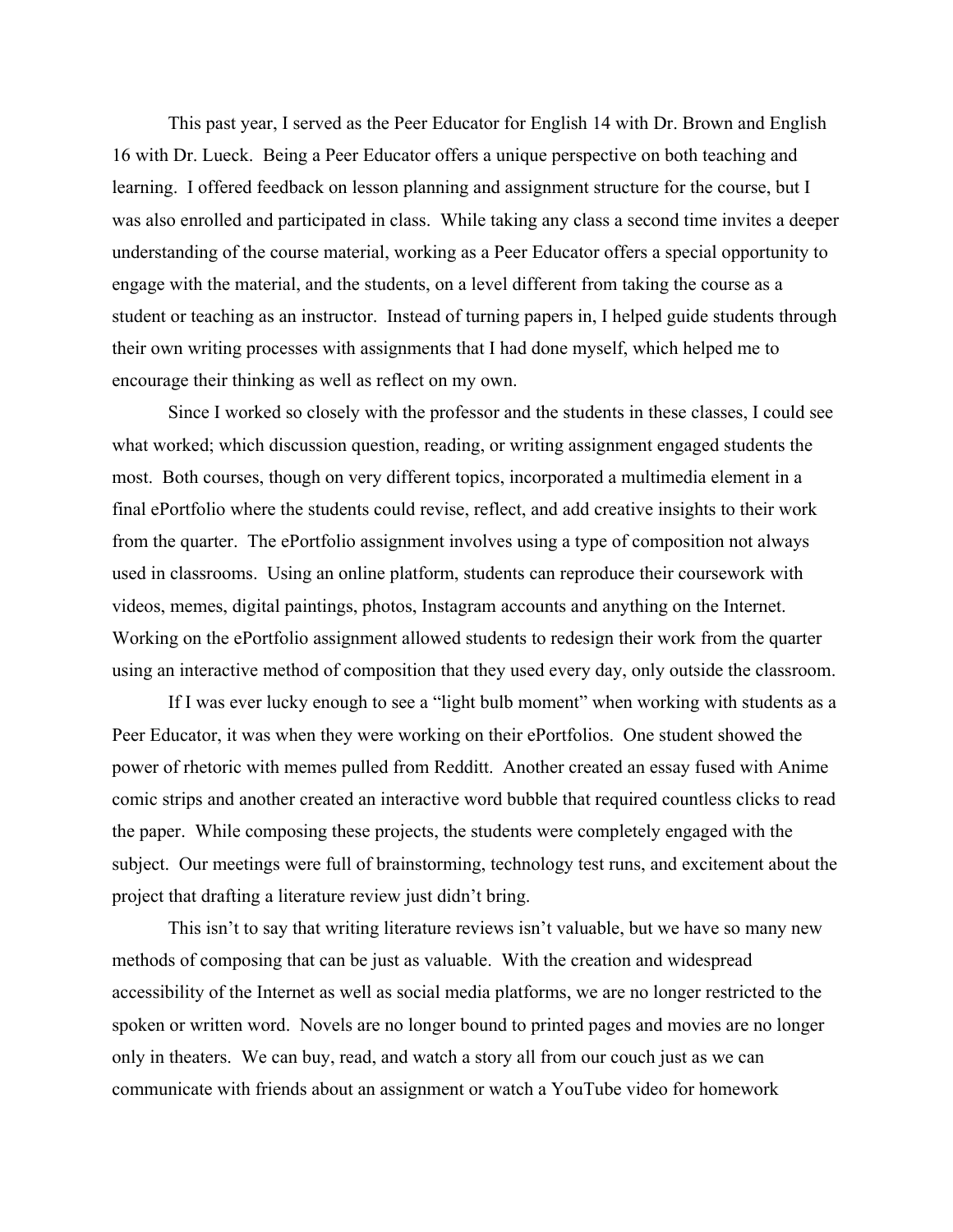help. Friends utilize emojis and screenshots just as much, if not more, than text in group messages to produce narratives that help them communicate with each other. A video on Facebook can tell the story of a premature baby hippo at the Cincinnati Zoo with nothing but video taken on an iPhone and a catchy song playing in the background. Within 45 seconds, we know the story of Fiona, the little hippo that went viral. Clothing companies now market, not in magazines, but on Instagram using models to post short videos on their Instagram stories with links to their online store. We identify with the story the models are telling and want to join in, so we swipe up to purchase. Using a device that fits in your pocket, you can simultaneously read, view, create, and share compositions to everyone connected to your network of social media applications. There are no covers binding the story in a neat package. The classroom doesn't have to have walls. Composing is becoming limitless.

Frank Rose, in his book *The Art of Immersion*, would describe this limitless composition as completely immersive. Because the Internet "is a chameleon" that can "act like all media – it can be text, or audio, or video, or all of the above," an entirely new type of literacy is emerging where the book doesn't have to close and you don't have to leave the theater (Rose 27). Online platforms from Twitter to Tumblr can invite the viewer into perpetual engagement with a narrative that involves content submitted by other viewers to create continued participation and contribution. The composition of the story is dependent on the contribution of its readers.

Rose explains how this new, immersive media is changing the entertainment industry and uses the now-infamous marketing campaign for *The Dark Knight*, a film following the Batman narrative, as an example. The campaign created an interactive fiction that left clues for its participants on a website called Whysoserious.com (a direct reference to the Joker character in the film). Super fans followed discreet clues across the Internet from YouTube videos to forums to social media posts to track down the real-life hidden treasures in every corner of the country. The combination of narrative modes allowed the audience to be completely immersed in a neverending narrative of Batman and the Joker which brought audience engagement to a whole new level.

This ad campaign was transmodal, meaning it took its participants across different modes of communication and narrative. The immersive quality of the campaign made it so novel, and so successful. People like feeling a part of a story that they love. The successful campaign shows that people are engaging with narratives using a new form of literacy: technological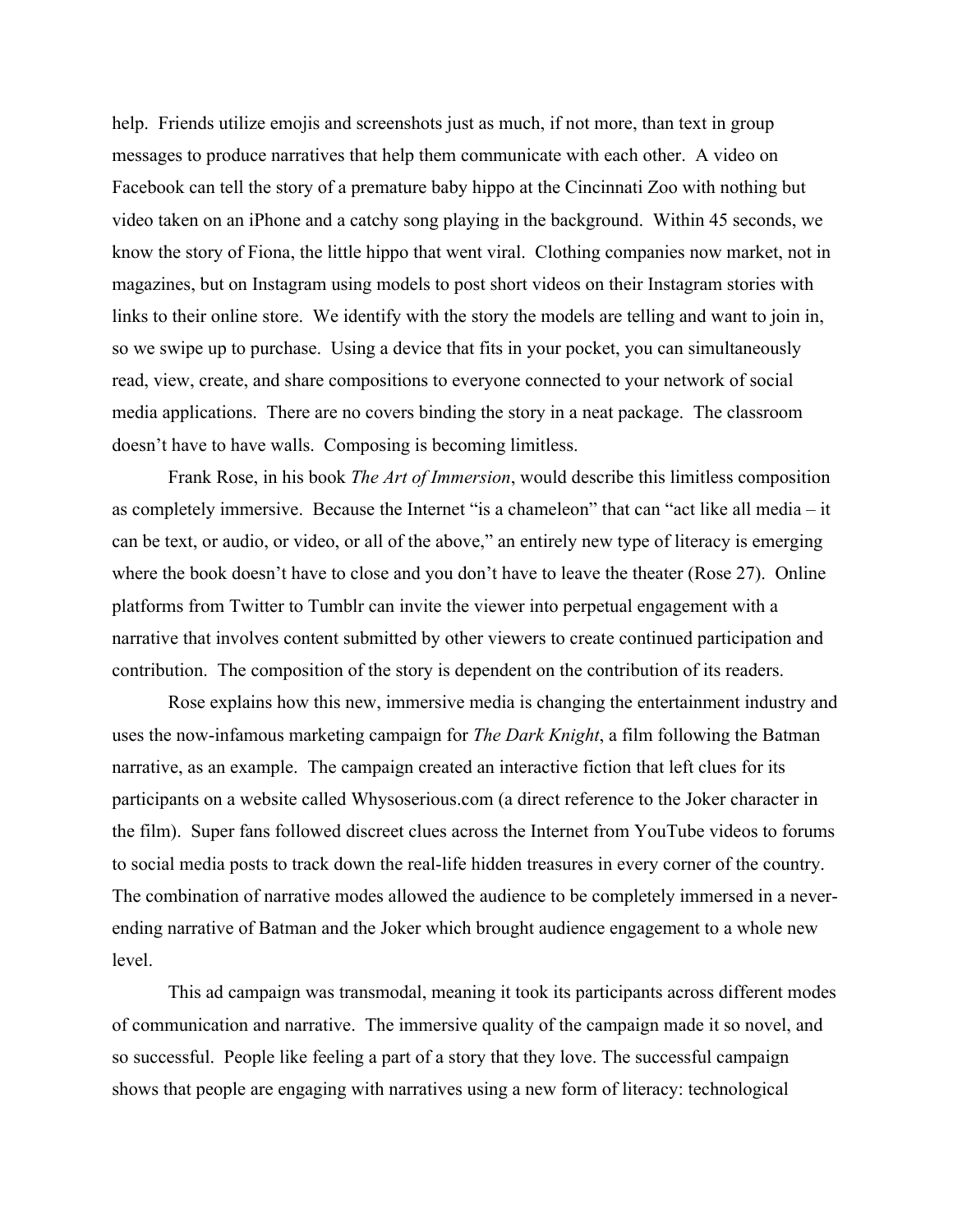literacy. Images, videos, emojis and text are working across platforms to engage the audience using technological literacy and, just as I saw in the students' excitement when working on their ePortfolios, it is exciting. Working across modes that all offer different aspects of composition engages people with the subject in a way that is entirely immersive.

Kathleen Yancey, in her article "Made Not Only in Words: Composition in a New Key," claims that English departments everywhere "have a moment": we can continue to teach just oral and written literacy, or we can incorporate the literacy of the screen. Yancey claims that, within this moment, a tipping point, we must develop a new curriculum for composition that fully integrates technological literacy into the classroom. Students are already technologically literate, but these skills aren't fully utilized in the classroom. Should they be, they can increase engagement via participation in a digital narrative. Like Yancey, others have discussed the importance of adapting technological literacy into the classrooms (Bezemer and Kress; Marback; New London Group; Shipka), but many of the suggestions are only technological extras to a standard curriculum. Adding multimodal assignments like videos or even ePortfolios are useful, but often only exist as a small portion of a class whose structure does not come from a transmodal perspective.

Yancey claims that we have a moment and I want to use this moment.

 I think that, within this moment, composition and writing have an opportunity to embrace technological literacy, not as an addition to a course, but as an essential part of the learning process that can fully immerse students in their education. In The New London Group's article, "From a Pedagogy of Multiliteracies," the authors offer a framework of designs for making meaning with multiliteracies. Their framework consists of "available designs," described as the orders of a discourse that provide pre-established resources, "designing," the process of making meaning using available designs, and, lastly "redesigning" (194-196). Within the framework of the redesigned, the outcome transforms the available designs into something entirely new that can become a resource itself and changes the discourse. Redesigning doesn't only rely on existing tools, but intervenes with the current discourse and molds it into something entirely new. For this extended research project, I want to *re*design the curriculum surrounding composition. I would like to contribute to the growing scholarly conversation regarding technological literacy and digital humanities (Bowen; Bezemer and Kress; Daley; Hovde; Marback; Shipka; Rose; Yancey) by conducting research into transmodal writing studies pedagogy and creating a model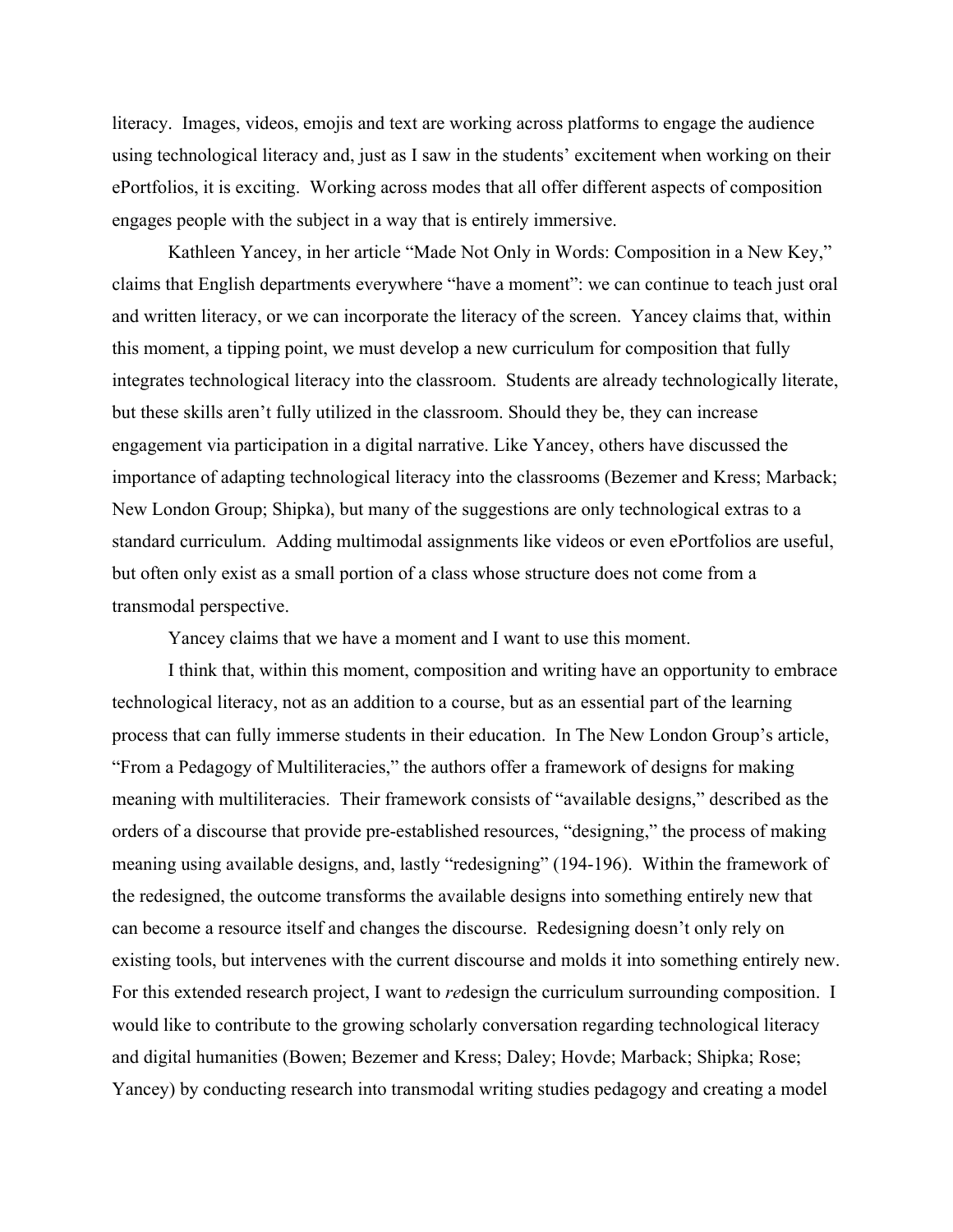of transmodal learning that can be used to integrate technological literacy and transmodal composition into the curriculum on our campus. Transmodal literacy can cross modes as well as disciplines and, with it, can realize the essential value of composing as learning. Transmodal composition and technological literacy can redesign curriculum across disciplines in a way that encourages student immersion in their learning. I imagine doing this in a variety of ways:

- Designing transmodal assignment models that can be used to design an assignment in a variety of different disciplines that encourages student engagement through composition across a variety of different modes. These models could become resources for professors across all departments of the College of Arts and Sciences.
- Creating a sample syllabus that is structured transmodally for a class at SCU. Perhaps this class would be a part of the English major, but it could also be a class that crosses disciplines. I can imagine a transmodal Pathway class that encourages third and fourth year students to reflect on their completed Pathway courses composing across modes. A CTW III could also be modeled that encourages students to practice their skills from CTW I and II within the immersive quality of technological literacy.
- Offering a talk on campus for both students and faculty that educates attendees about transmodal communication using transmodal communication.
- Creating an Arts and Sciences College network that connects the college sites with department sites with class sites and with online student projects. This interconnected and transmodal resource would serve to engage student learning long after the completion of the course.
- Presenting my research in a written piece that is published on a digital, transmodal platform that can be distributed throughout the College of Arts and Sciences as a resource for trans and multimodal assignments.

To create a resource like the ones above that offers ways to integrate transmodal composition into the classroom at SCU, I plan to:

• Conduct further research and increase my understanding on the pedagogy and teaching studies of composition courses as well as courses in other disciplines. Specifically, I plan to look into scholarship on multimodal writing, transmodality, and Writing Across the Disciplines to build my knowledge of recent history of the discipline, emerging trends, and the contributors to the discourse.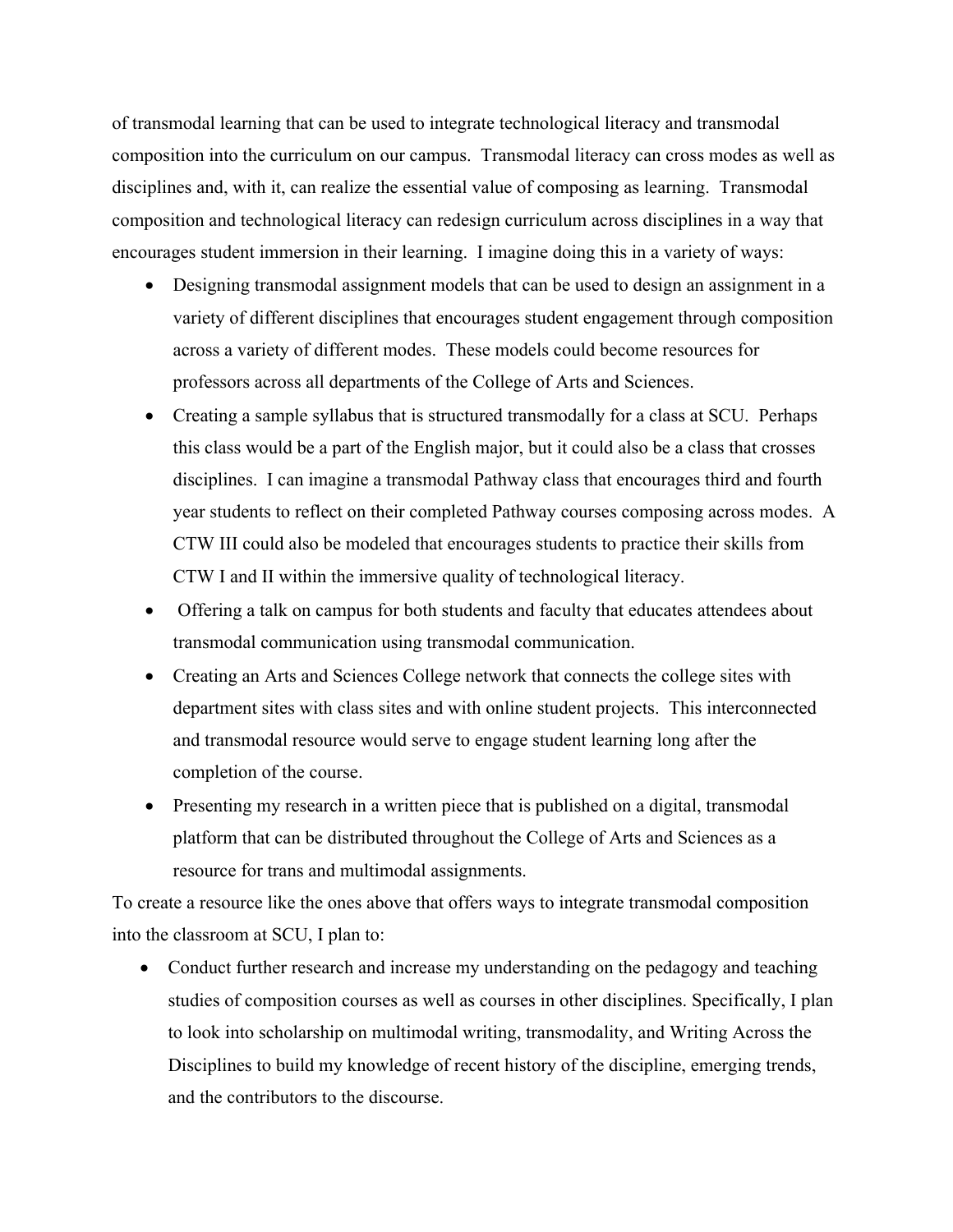- Contact professors in the Arts and Sciences and ask them what multi or transmodal assignments they have used and learn what worked and what didn't.
- Attend the CCCC conference to learn more about teaching tools, multimodal and transmodal assignments, composition pedagogy, and integrating technology into the classroom.

My proposed project ideas may not be a typical Canterbury Fellowship proposal, but my project would contribute to the growing interest in writing studies and pedagogy within our department. My research project would not only draw from scholarly sources, but would expand the scope of what undergraduate research can look like on our campus by offering pedagogical tools that could greatly impact student engagement in the classroom across all disciplines. As a student myself, I have a very intimate perspective into student learning and, after my experiences in English 14 and English 16, feel that transmodality can greatly improve our learning processes on campus. While making an ePortfolio may not be quite like going on a giant treasure hunt looking for the Joker and Batman, it can be just as exciting. I hope to research, learn, and compose a project that immerses students in their learning through technological literacy just like a digital treasure hunt immersed so many Batman fans into a story that surpassed the pages of a comic book and created a networked universe across the Internet for a story without limits.

| Webhosting fees (1 year) to create an ad-free landing page for project that | \$240   |
|-----------------------------------------------------------------------------|---------|
| Subscription to advanced editing programs for online landing page.          | \$100   |
| Travel to CCCC Conference in Pennsylvania in March 13-16, 2019              |         |
| Roundtrip Flight                                                            | \$500   |
| Hotel (Pittsburgh Hampton Inn at \$120 dollars per night for 3 nights)      | \$360   |
| Conference Fees                                                             | \$45    |
| Total:                                                                      | \$1,245 |

**Budget:**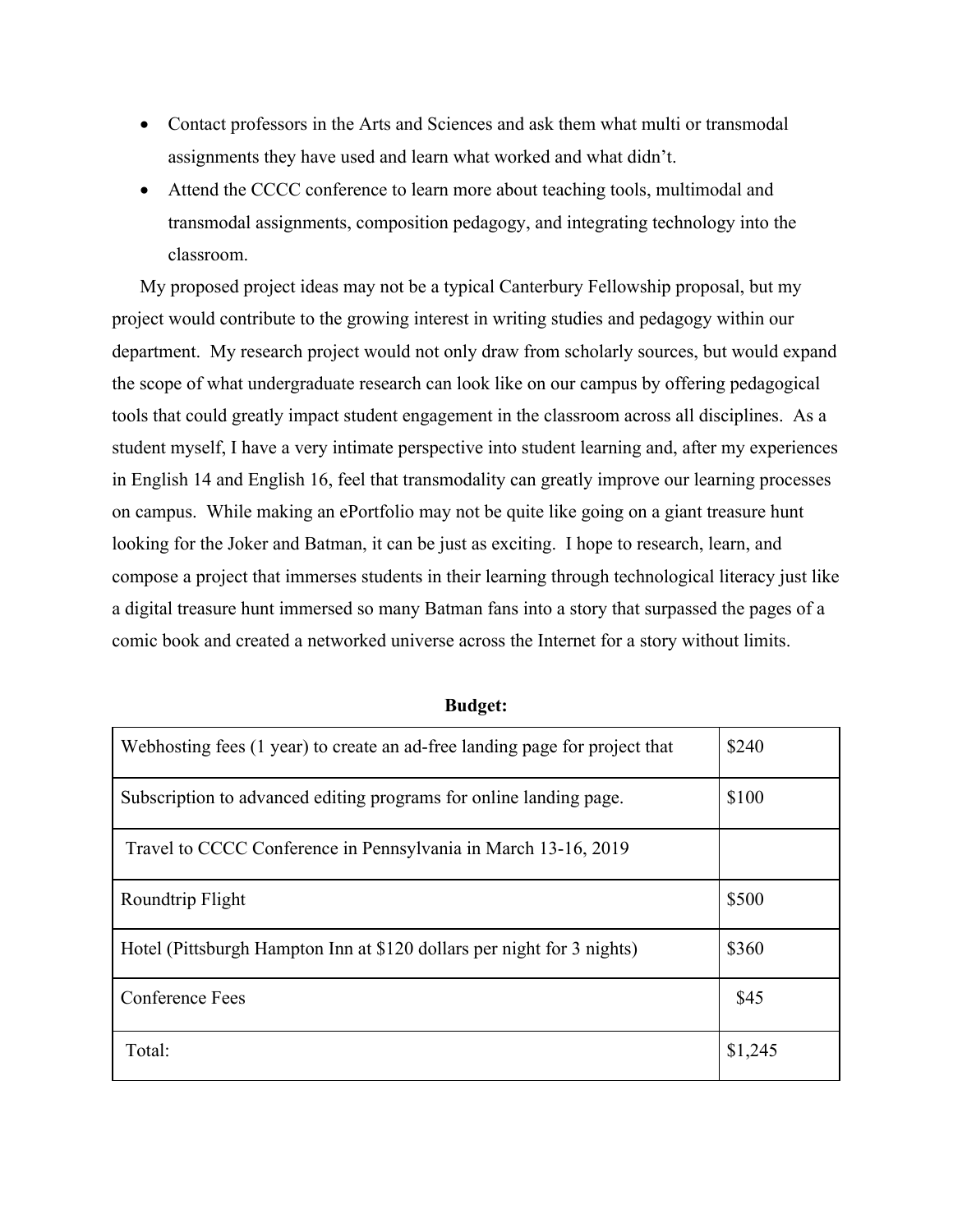#### **Timeline:**

#### Summer 2018:

-Read and annotate at least fifteen sources regarding technological literacy, composition pedagogy, and writing across disciplines.

-Establish an online space for my project.

### Fall 2018:

-Read and annotate at least fifteen additional sources regarding technological literacy, composition pedagogy, and writing across disciplines.

-Speak with professors across disciplines in the College of Arts and Sciences about incorporating technology in the classroom and assignments that have worked for them and assignments that haven't.

-Speak with students to learn more about their opinion on composition in the classroom and incorporating technological literacy by visiting classrooms or sending out a short survey. -Begin drafting my model for transmodal composition.

### Winter 2019:

-Hold focus group testing in the College of Arts and Sciences to test my transmodal classroom models on students from different disciplines.

-Attend CCCC conference in March.

-Continue working on curriculum model while doing additional research. Continue building online presence.

### Spring 2019:

-Have a finished model and best practices for transmodal composition that can be adapted for use in classrooms across disciplines and is available for access online.

-Present model and findings in a poster presentation format for CCCC Conference and Canterbury presentation.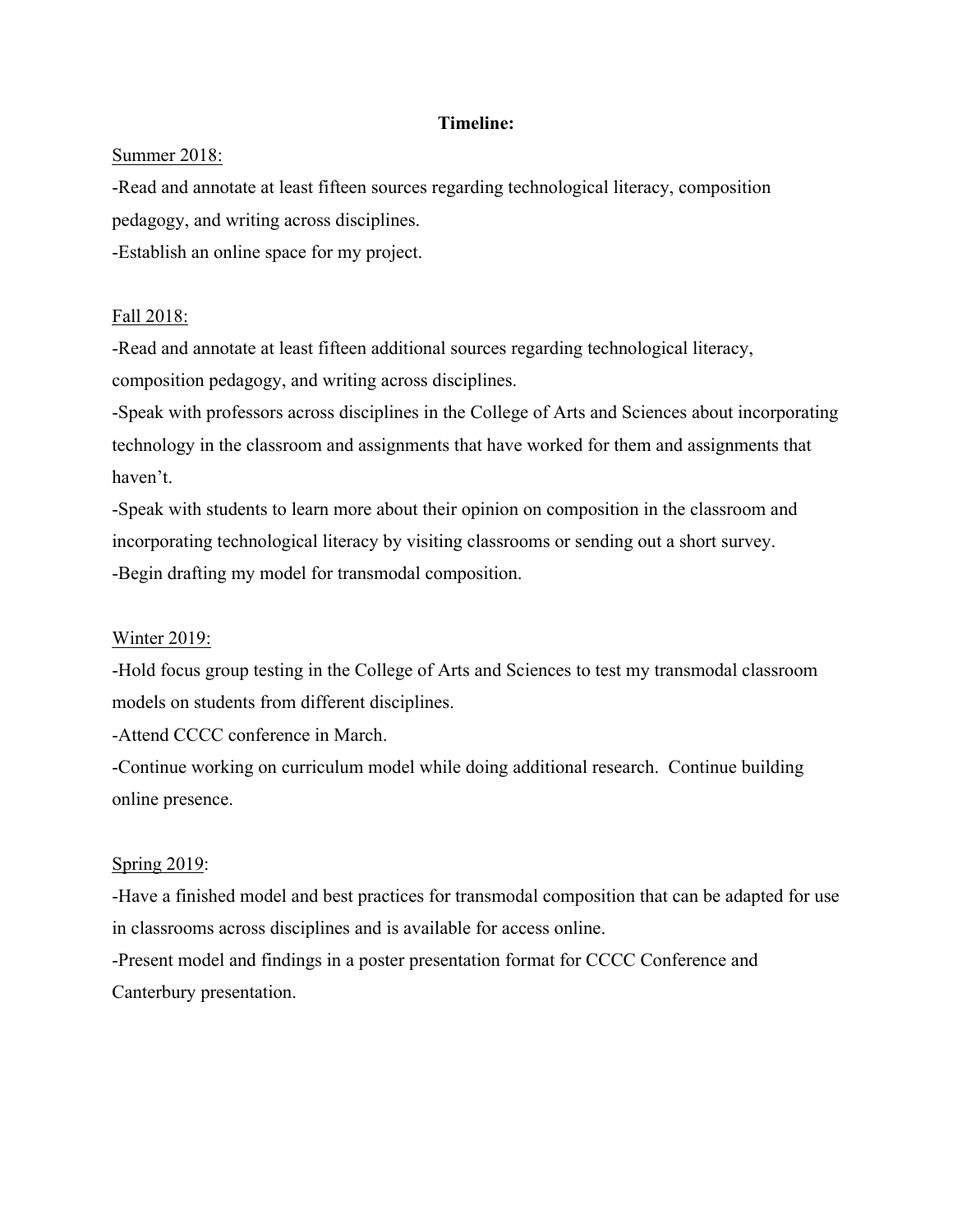#### **Working Bibliography:**

- Anson, Chris M. "The Rhetoric of Technology and the Electronic Writing Class," *Computers in the Composition Classroom*, edited by Michelle Sidler, Richard Morris, and Elizabeth Overman Smith, Bedford, 2008, pp. 46-63.
- Baron, Dennis. "From Pencils to Pixels: The Stages of Literacy Technologies." *Computers in the Composition Classroom*, edited by Michelle Sidler, Richard Morris, and Elizabeth Overman Smith, Bedford, 2008, pp. 116-134.
- Bezemer, Jeff and Gunther Kress. "Writing in Multimodal Texts: A Social Semiotic Account of Designs for Learning." *Multimodal Composition*, edited by Claire Lutkewitte, Bedford St. Martin's, 2014, pp. 62-88.
- Bowen, Tracey. "Multimodal Literacies and Emerging Genres." *Composition, Literacy, and Culture*, 2013, pp. 356.
- Daley, Elizabeth. "Expanding the Concept of Literacy*." Educause Review*, vol. 38, no. 2, 2003, pp. 31-40.
- Hawisher, Gail and Cynthia Selfe. "The Rhetoric of Technology and the Electronic Writing Class," *Computers in the Composition Classroom*, edited by Michelle Sidler, Richard Morris, and Elizabeth Overman Smith, Bedford, 2008, pp. 35-45.
- Hovde, Marjorie Rush and Corinne C. Renguette. "Technological Literacy: A Framework for Teaching Technical Communication Software Tools." *Technical Communication Quarterly*, vol. 26, no. 4, 2017, pp. 395-411.
- Johnson-Eiola, Johndon. "Relocating the Value of Work: Technical Communication in a Post-Industrial Age." *Technical Communication Quarterly*, vol. 5, no. 3, 1996, 245-270.
- Marback, Richard. "Embracing Wicked Problems: The Turn to Design in Composition Studies." *College Composition and Communication*, vol. 61, no. 2, 2009, pp. 398-419.
- Mills, Kathy A. *Handbook of Writing, Literacies, and Education in Digital Cultures*. Routledge, 2018.
- The New London Group, "From a Pedagogy of Multiliteracies: Designing Social Futures." *Multimodal Composition*, edited by Claire Lutkewitte, Bedford St. Martin's, 2014, pp. 62-88.
- Nesi, Hilary and Sheena Gardner. *Genres Across the Disciplines: Student Writing in Higher Education*. Cambridge UP, 2012.